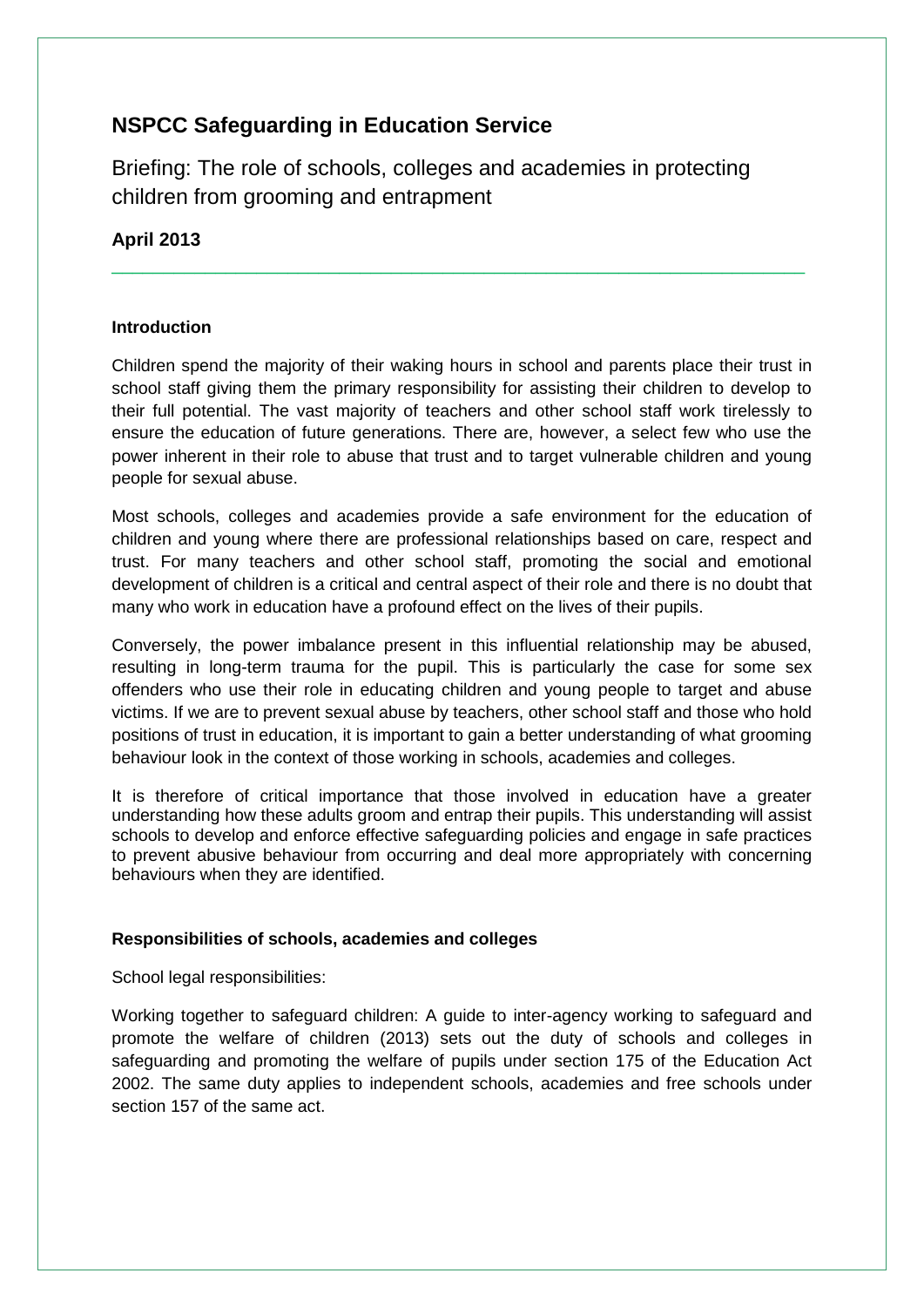The 2006 DCSF guidance "Safeguarding children and safer recruitment in education" Annex A reinforces that:

*"Under the Sexual Offences Act 2003 it is an offence for a person over 18 (e.g. teacher, youth worker) to have a sexual relationship with a child under 18 where that person is in a position of trust in respect of that child, even if the relationship is consensual. This applies where the child is in full-time education and the person works in the same establishment as the child, even if s/he does not teach the child".*

Creating a culture that enables concerns about safeguarding and child protection to be expressed and addressed may include whistle blowing procedures. Clear expectations of staff behaviour should be set out in a code of conduct.

#### **What is grooming?**

While there are a number of definitions for grooming it is generally recognised as a process by which an individual prepares a child for abuse. This is usually perpetrated by a significant adult in the child"s life either at home or somewhere else in the child"s environment.

Grooming is a conscious, purposeful, and carefully planned approach used by the offender to gain access to the child, gain the child"s trust and compliance and maintain the child"s secrecy to provide opportunities to abuse and reduce the likelihood of being reported or discovered. This process is thought to strengthen the offender"s abusive pattern of behaviour, as it may be used as a means of justifying or denying their actions.

#### **What does grooming look like in the context of education?**

Those in education who sexually abuse tend to give attention to and show affection to potential victims, behaving in a manipulative and coercive manner rather than using violence. They use and abuse their position of trust and authority to befriend pupils and gradually desensitise them to sexualised behaviour, facilitating offending and reducing the likelihood of disclosure.

In the context of education, the process of grooming begins when an abuser targets or selects a victim. The selection of the victim is influenced by the compliance of the pupil and the likelihood of secrecy. Offenders tend to target pupils who they can control. Most children respond to positive attention from a teacher or member of staff, and the praise of teachers can have a huge influence. Victims are often selected because the offender perceives them as vulnerable, isolated, and/or emotionally needy.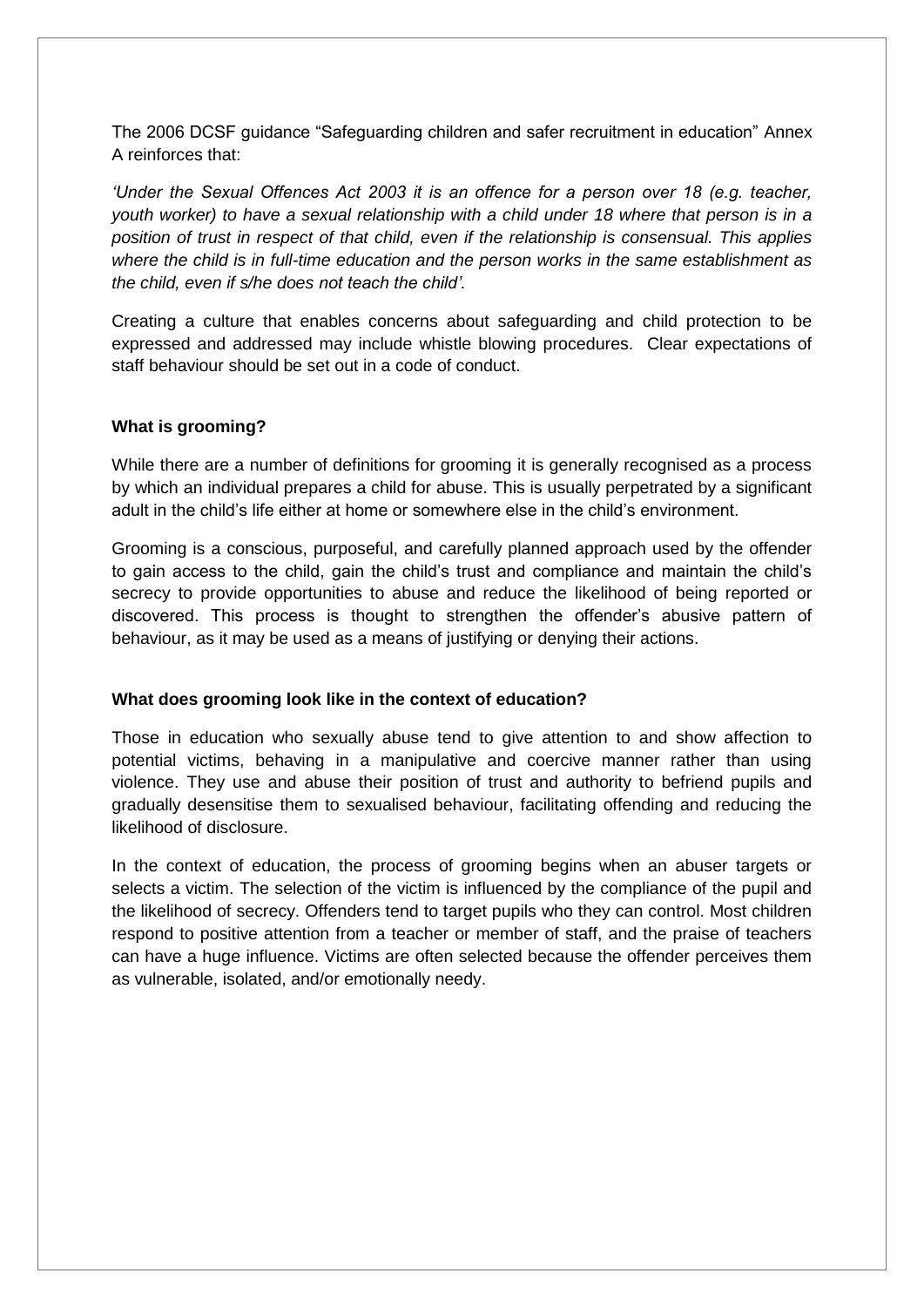*"I look for a child who seems to be lonely or sad or looking for attention. Then I take my time gaining her trust and becoming her friend. In time she will do anything I ask."* 

Quote from an abuser

Pupils who are not getting on well with their parents or who are experiencing some type of emotional difficulty are often targeted not only because they might be responsive to the initial approach from someone in a position of trust, but also because they may be more likely to maintain silence.

In education the offender may begin grooming by giving the pupil special attention, support, or rewards. The power of such rewards to affect the pupil should not be underestimated. Rewards from a teacher or other member of school staff may have a significant impact on the pupil"s motivation and understanding. Rewarding for the purposes of grooming may take place in the context of providing the pupil with additional help, mentoring, advice in relation to a project or coursework, or opportunities for out of school activities, including overnight outings.

The offender uses these legitimate aspects of their role to subtly introduce and increase sexually related communication. This may be done by bringing up sexual matters in discussion, leaving materials related to sex out where the victim can see them or exploiting the victim"s natural curiosity or uncertainty about sex. Touching and physical contact with the victim is gradually increased to test the child"s ability to maintain secrecy and to desensitise the child through progressive sexual behaviours. The offender may also strive to provide the pupil with experiences that are valuable so that the pupil will be reluctant to lose or damage the relationship.

Grooming may also involve the parents of the victim so that that the offender can gain their trust and approval. This will allow the offender to have greater access to the victim and enhanced ability to spend time alone with them. Parents are often pleased about the extra attention the teacher is giving their child, perceiving them as a positive authority figure and role model for their child.

However offenders may also carefully groom victims by systematically separating them from family and peers. The offender may come to represent the closest relationship the victim has, particularly if the victim is socially isolated or emotionally vulnerable. In such cases, the victim may be reticent to give up what he or she views as a "loving" relationship. Once isolated, victims are more easily exploited and manipulated into sexual relationships.

Some potential **warning signs of sexual abuse** in the context of education include:

- A pupil receiving special attention or preferential treatment
- Excessive time spent alone with a pupil outside of the classroom
- Frequently spending time with a pupil in private or isolated areas
- Transporting a pupil possibly to or from school
- Making friends with a pupils parents and visiting their home
- Acting as a particular pupil's "listening ear"
- Giving small gifts, money, toys, cards, letters to a pupil
- Using texts, telephone calls, e-mails or social networking sites to inappropriately communicate with a pupil
- Overly affectionate behaviour with a pupil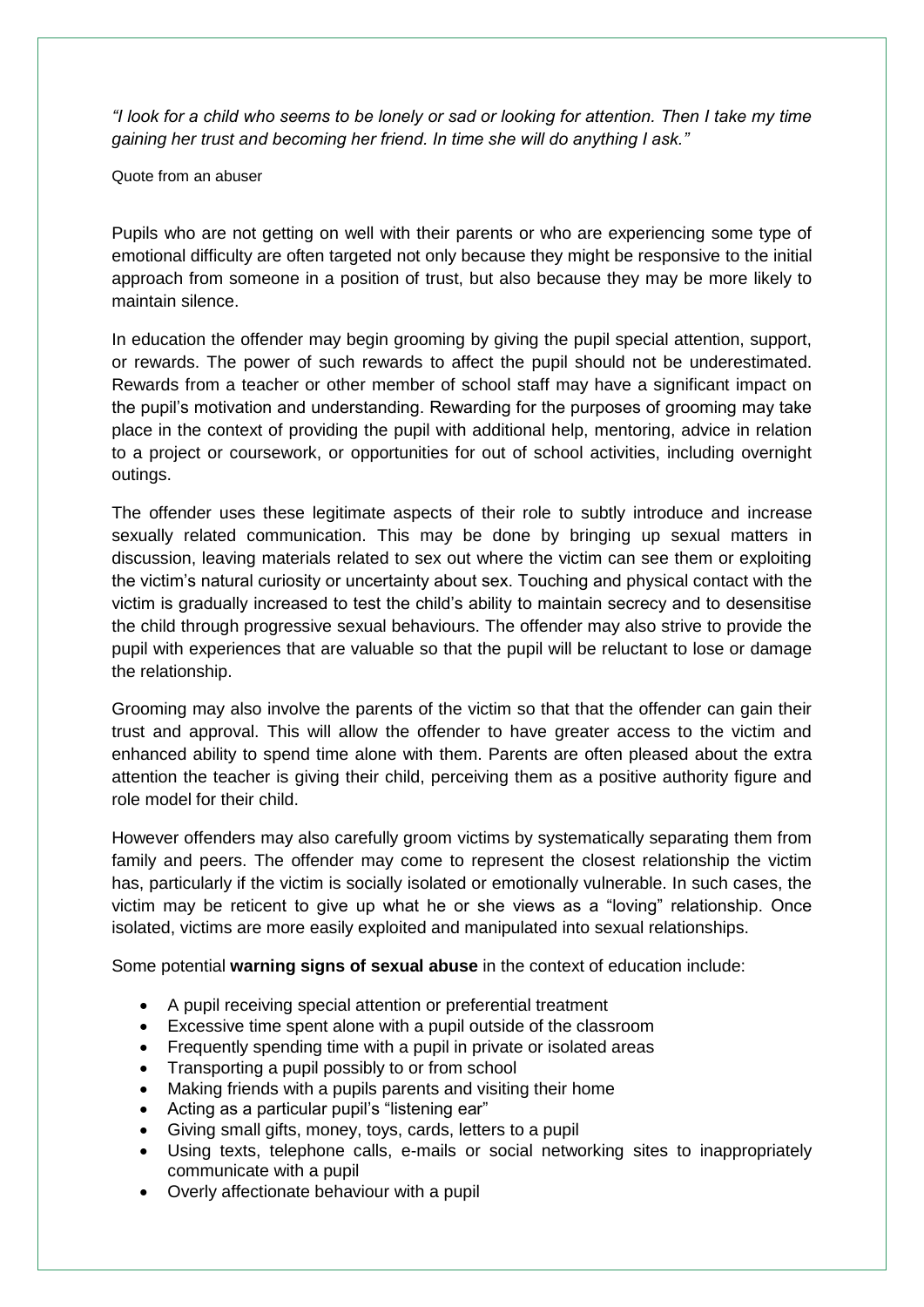- Flirtatious behaviour or making suggestive remarks or comments of a sexual nature around a pupil
- Other pupils are suspicious and make jokes or references

## **Who grooms children in the context of education?**

Abusers come from all sections of society and are often perceived by others as respectable, reliable and trustworthy people. Research indicates that the majority of those offending in the context of education were classroom teachers and coaches but bus drivers, administrators, and others affiliated with the school may also sexually offend.

Research in the United Kingdom conducted by Gallagher (2000) about institutional abuse, found that teachers represented the largest occupational group of sexual abusers (29%). He reported that teachers who sexually offended were male (96%), generally offended alone, were approximately 40 to 49 years old at the time of reporting. He also indicated that offenders most often abused single victims, and these were usually girls between 12 and 17 years of age. In more recent times however, there has been increased media focus on females who have sexual relationships with their pupils.

Knoll (2010) reports on a review of the literature relevant to educator abuse in Canada undertaken by Shakeshaft (2004) which identified two distinct profiles for those who sexually abused within primary and post primary settings. Those who abused children in primary schools were often high achievers in the profession who had been recognised with awards for their teaching efforts. It was theorised that this type of abuser worked at being recognised as a good teacher to secure trust and an irreproachable reputation in order to further their goal of sexual misconduct. By contrast, teachers who abused pupils of post primary / secondary age may or may not be viewed as outstanding teachers. At this level sexual abuse was thought to be less premeditated and planned and more often a result of bad judgment, though still abusive.

#### **What is the impact of abuse perpetrated by teachers?**

There is a large body of research on the detrimental impact of childhood sexual abuse in the short and long term but there has been little focus on the impact of sexual abuse by teachers or other school staff. However, some believe that sexual abuse by teachers has dynamics similar to incest, and that abuse results in a loss of trust in adults and authority figures. This in turn may lead to the victim having difficulty forming future intimate relationships.

Some abused pupils have reported that the abuse was particularly harmful because their trust was betrayed by someone whom they admired, saw as an authority figure, and felt was someone they could turn to. The victim's feelings of self-blame and quilt often leads to depression, poor social efficacy, and general abuse related fears.

This negative and detrimental impact on the child may also impact on parents and other family members. Parents of children who have been victims of sexual abuse by teachers may suffer from intense guilt and emotional distress, which may impair their ability to effectively respond to their child"s needs.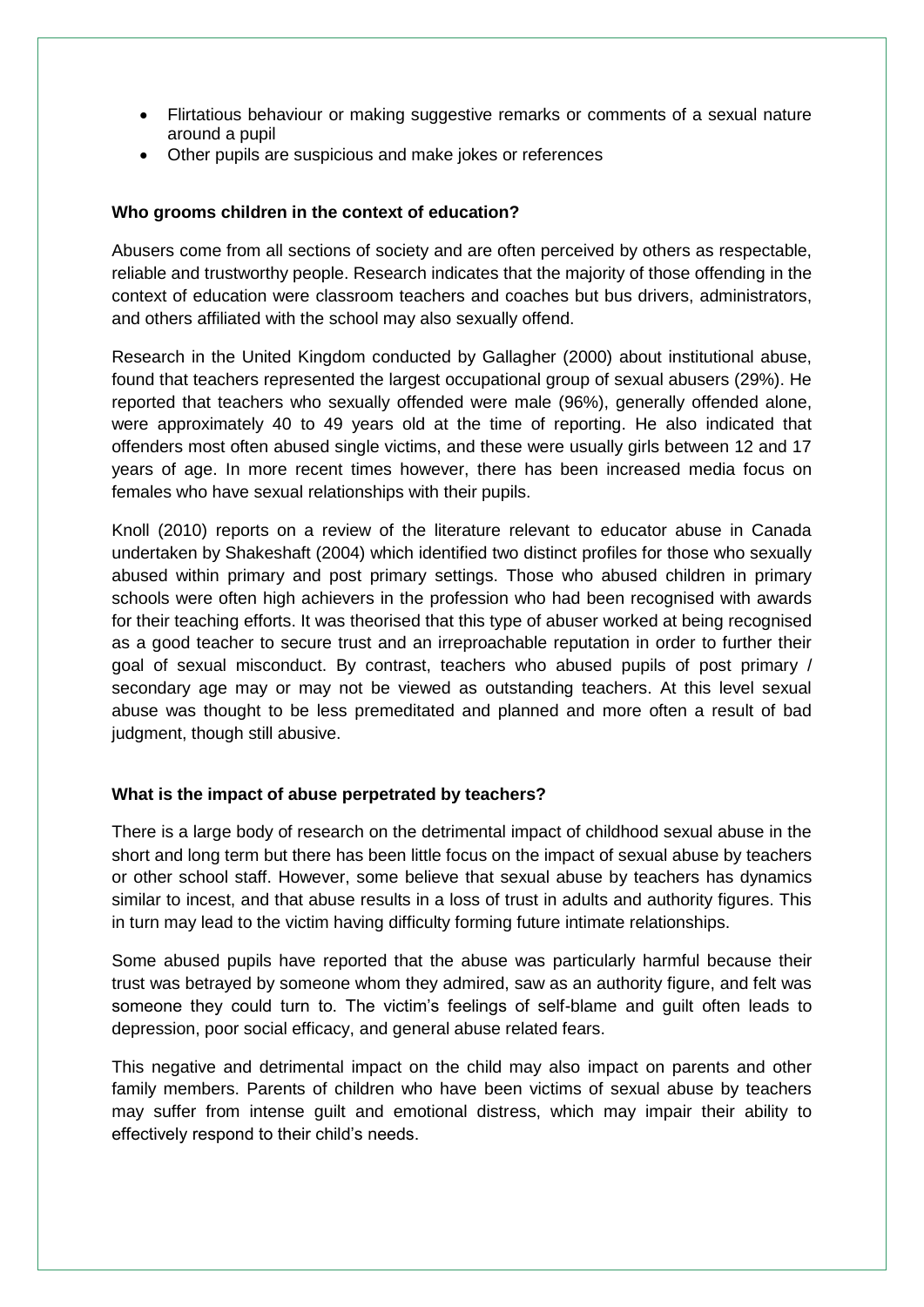#### **What can be done to prevent sexual abuse in the school setting?**

Sexual abuse by a teacher or another member of school staff presents a number of particular challenges. Individuals in these positions of trust have opportunities for unsupervised access to potential victims and tend to be trusted by their colleagues, pupils,

and parents making this group of offenders difficult to detect. Victims may also be less likely to report the offence.

By having a better understanding of the behaviour of sexual offenders those involved in education can place a number of obstacles in their way. For example:

#### **Recruitment and selection**

Effective recruitment and selection procedures for staff/volunteers help screen out and discourage those whose behaviour may have already identified them as unsuitable to work with children from applying to work in your school. School leaders and member of Boards of Government should ensure that they have training on and comply with safe recruitment practices for staff, volunteers and others who come into contact with children in your school.

You may also want to consider using Value Based Interviewing as part of the selection process which would assist you to identify those candidates who have positive safeguarding attitudes and values and who are more likely to identify and address safeguarding issues at work, creating a safer environment for children. Rigorous selection processes makes it clear to the applicant at the outset that your school/college is proactive in creating a culture of safeguarding within the school.

NSPCC offer [Value Based Interviewing training](http://www.nspcc.org.uk/Inform/trainingandconsultancy/training/trainingcourses/ValueBasedInterviewing_wda64236.html) on request.

# **Safeguarding policies and procedures**

If you want to create a positive and safe environment for children in your school, it is vital to have clear guidelines or a code of conduct for all those involved: staff, volunteers, pupils and parents/carers. It is essential that everyone involved in your school community knows what behaviour is acceptable and what is not. When expectations are clear, individuals who are not adhering to this standard of practice can be challenged. It is important that your school has procedures in place for dealing with child protection concerns, disclosures or allegations in order to support staff/volunteers, young people and parents through the process of reporting any concerns.

Furthermore it is essential for schools to keep accurate records of all incidents and concerns arising in relation to members of staff or volunteers. The significance of each seemingly small piece of information is only appreciated when all the information is considered and patterns of behaviour are detected. Whole school staff, volunteers and parents must be made aware of the appropriate avenues for pursuing complaints when they are unsatisfied with the internal response to their concern.

All sections of the school community need to be made aware, in an appropriate way, of the policy and procedures and their responsibilities. Paramount is the understanding that the safety and welfare of the child is the priority and that any concern about the behaviour of a member of staff or other adult working in school must be reported immediately.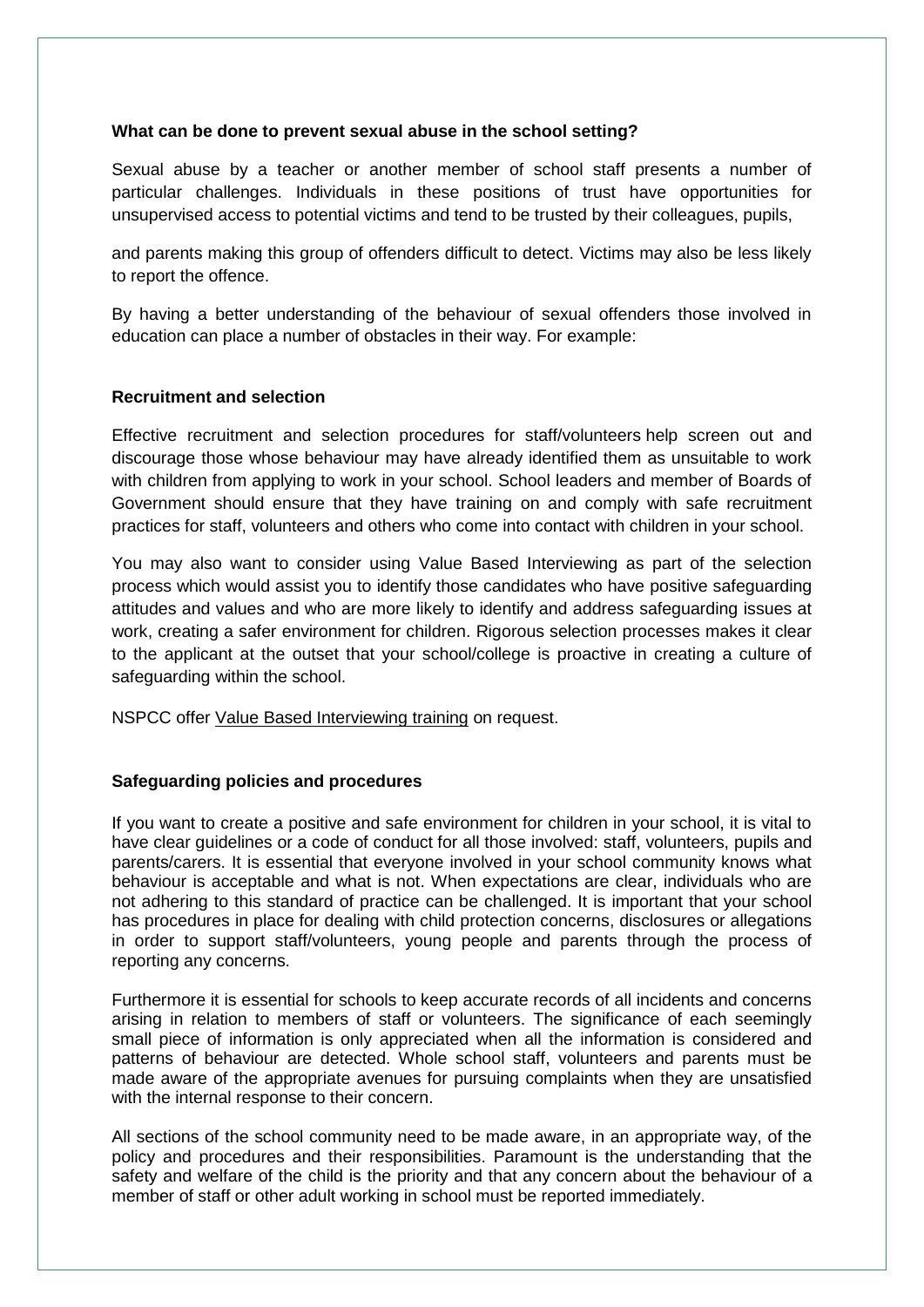Schools should publicise Helplines and Advice / Support Services that are available at national and local levels.

#### **Training and development**

Governors, whole school staff and volunteers should receive safeguarding training providing the knowledge and skills appropriate to their role. Attendance at and impact of the training should be monitored and the content of training should be updated and

NSPCC offer a range of [child protection and safeguarding training.](http://www.nspcc.org.uk/Inform/trainingandconsultancy/training/training_wda47917.html)

All staff and volunteers working in your school (including those with designated safeguarding responsibilities) should have a good awareness of and work to *Guidance for Safer Working Practices for Adults who Work with Children and Young People in Educational Settings* issued in March 2009 by the Department for Children, Schools and Families to promote safer working practices for adults who work with children and young people in education settings. They should also have safeguarding training to ensure that they have:

- A good understanding of safeguarding issues including the causes of abuse, neglect or harm.
- Knowledge of the signs/indicators that should alert them to the possibility of abuse including grooming behaviour.
- A clear understanding of how to effectively respond when they have concerns or receive a disclosure including appropriate communication with children and record keeping requirements.
- A good understanding of the schools reporting procedures including the role of the [Designated Senior Person](http://www.nspcc.org.uk/Inform/resourcesforteachers/designated-sr-person/designated-safeguarding-person_wda86590.html) (in Northern Ireland these roles are the Designated and Deputy Designated Teachers), the role of the Local Authority Designated Officer (LADO) (or the Child Protection Support Service for Schools (CPSSS) in Northern Ireland) and the roles of external agencies that may need to become involved during the process.
- Opportunities to explore issues such as professional practice and individual staff responsibilities, the use of whistle-blowing procedures and dealing with confidentiality.

#### **Preventative education**

This should be embedded in the curriculum and ethos in your school. Schools should make effective use of opportunities in the curriculum to help children and young people understand what constitutes abuse and to raise awareness of behaviors that are of concern or unacceptable and teach children and parents how to seek help appropriately. Schools should not avoid the potentially sensitive area of sexual abuse as research indicates that there are gaps in children"s knowledge with regard to keeping themselves safe from sexual abuse. Prevention education should include a comprehensive e-safety education programme for everyone in the school.

# **Creating a safe environment and culture in the school**

Schools should be aware of the critical importance of promoting the emotional health and wellbeing of children and young people if they are to achieve their potential rather than focus